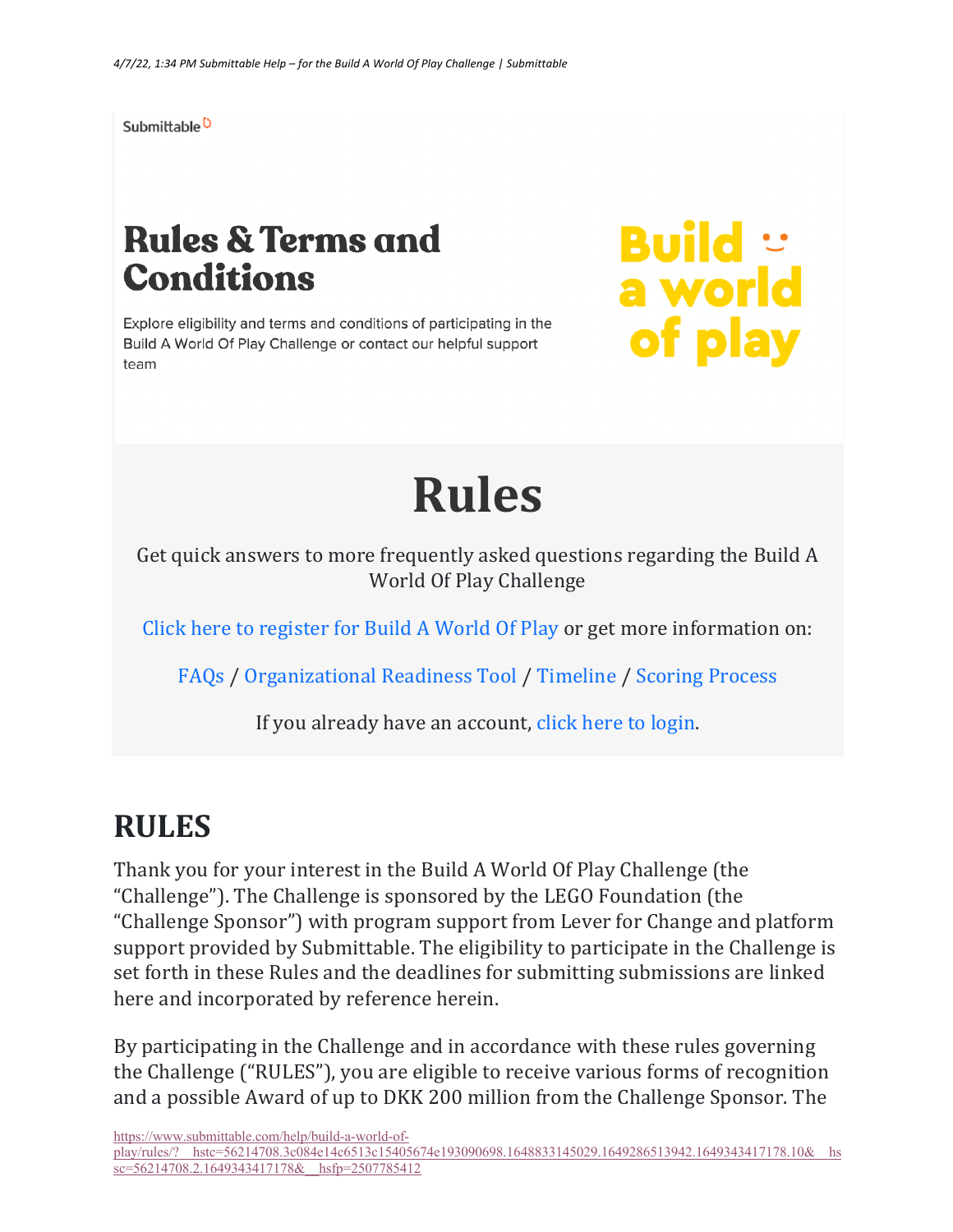Rules are stated here as an extension of the Terms & Conditions ("TERMS") for use of this website ("Website") and are "Rules" as defined in the Terms for all purposes thereunder. It is anticipated that any awards made by the Challenge Sponsor will be paid in the Danish Kroner (DKK) unless the Challenge Sponsor determines otherwise, at its own discretion. Determination of award currency changes could be based on the home country of award recipients, the ability of the Challenge Sponsor to make payments in the home country currency and other factors the Challenge Sponsor may consider. Each Applicant agrees that it shall bear the risk of any currency conversion into the currency of its home country.

"You" means the person, team, or organization team using the Website, including a User, or an Entity duly organized and validly existing under state or federal law in the United States of America or of a law in another Country, that is represented on the Website by a User that is a person at least 18 years of age who is the duly authorized representative of such Entity. The full TERMS are available for your review by accessing them on this website. The RULES constitute "Competition Terms & Conditions" under Clause 2.3 of the TERMS. Capitalized words used but not defined in the RULES have meanings given to them in the TERMS.

Please read these RULES and the TERMS carefully, as they describe the conditions under which you are allowed to participate. As you participate, you may periodically be asked to recognize your acceptance of these RULES and the TERMS by clicking "accept" at various pages on this website, but by continuing any use of this website you expressly consent to all these RULES and the TERMS.

#### **SUBMISSION OF AN ENTRY IN THE BUILD A WORLD OF PLAY CHALLENGE CONSTITUTES FULL AND UNCONDITIONAL AGREEMENT TO AND ACCEPTANCE OF THESE RULES.**

#### **NO PURCHASE OR PAYMENT IS NECESSARY TO ENTER OR TO RECEIVE AN AWARD.**

# **Eligibility**

For the Build A World Of Play Challenge, organizations eligible to serve as the Lead Organization must be:

• An entity that is recognized and registered under the law of the applicable jurisdiction as a non-governmental organization, an educational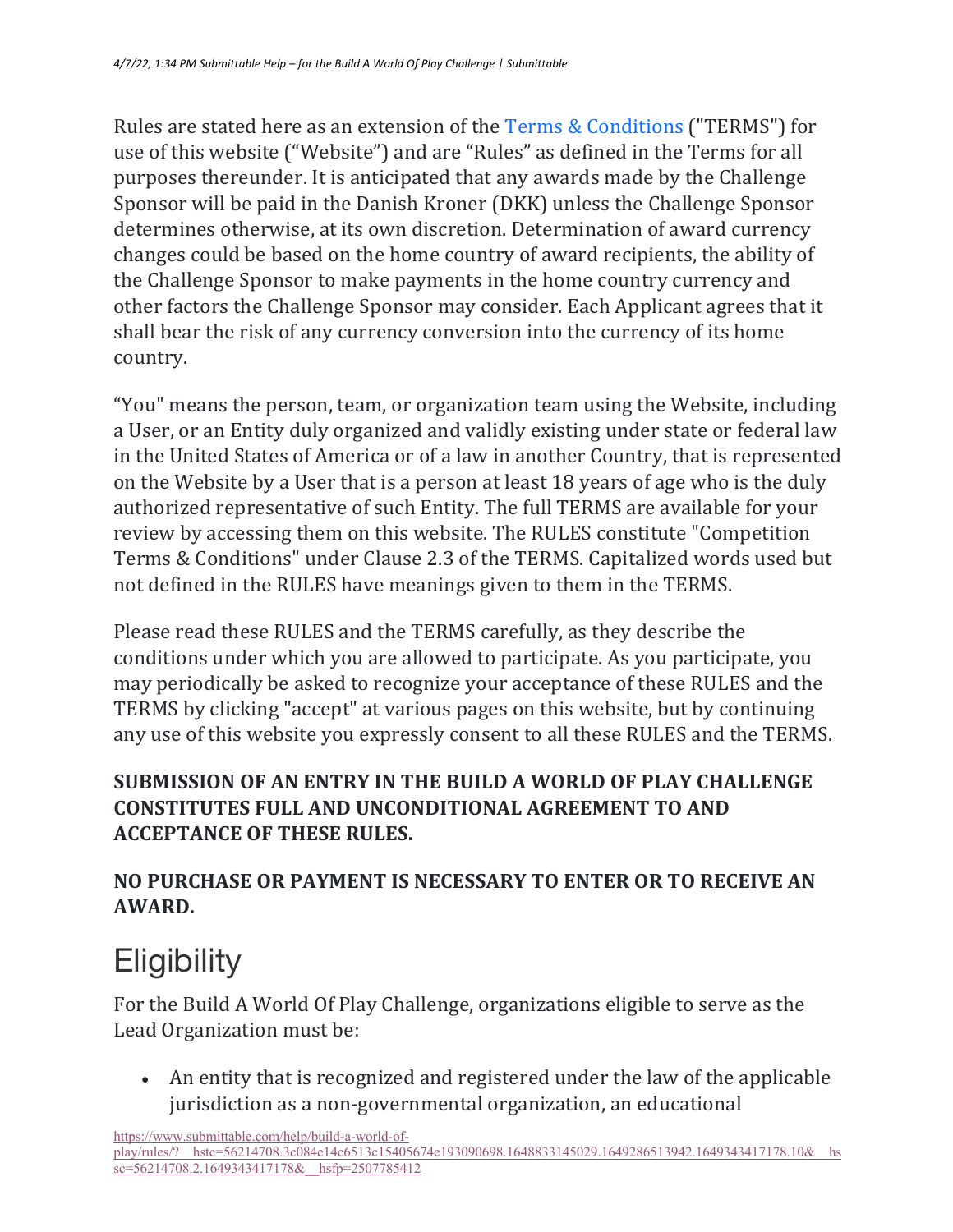organization, a charitable organization, a social welfare organization, a not-for-profit, or similar-type entity that is not a government agency.

• A for-profit entity qualified to do business and in good standing under the laws of the local jurisdiction in which it operates.

The Lead Organization is a single legal entity that has the legal responsibility, authority for and control of the use of any grant funds, be responsible for the reporting on any grant funds, and must be able to exercise in fact and law direction, control, and supervision of the proposed project and the grant funds.

Eligible organizations are welcome to partner or collaborate with government agencies, sub-contractors, and other entities in order to implement the initiative.

#### **Collaborations**

While Memorandums of Understanding (MOUs) will not be collected in the application, MOUs will be required for a project in which teams are collaborating that are selected as Finalists. Finalist teams comprised of more than one organization proposing to work together must demonstrate through a fully executed Memorandum of Understanding (MOU) or other similar agreement, executed by all parties, that all parties have agreed that a single eligible entity or organization (i.e. the Lead Organization) will serve as the Awardee and will have direction, control, and supervision of the proposed project and management of all grant funds and be responsible for all reporting requirements.

### Multiple Applications from a Single Organization

An organization can submit only one application as the Lead Organization. An organization can also serve as a partner on a team for multiple applications provided that each application proposes a separate, distinct solution. Each application must be submitted by a different team member using a unique email address.

Regional or location-specific branches of larger organizations, as well as departments, schools, and nonprofits within or based in a college/university, can each register and submit separately as the Lead Organization on one application as long as the proposed solutions are different and separate. As long as each application is submitted by a different team member with a unique email address, some overlap in team members on different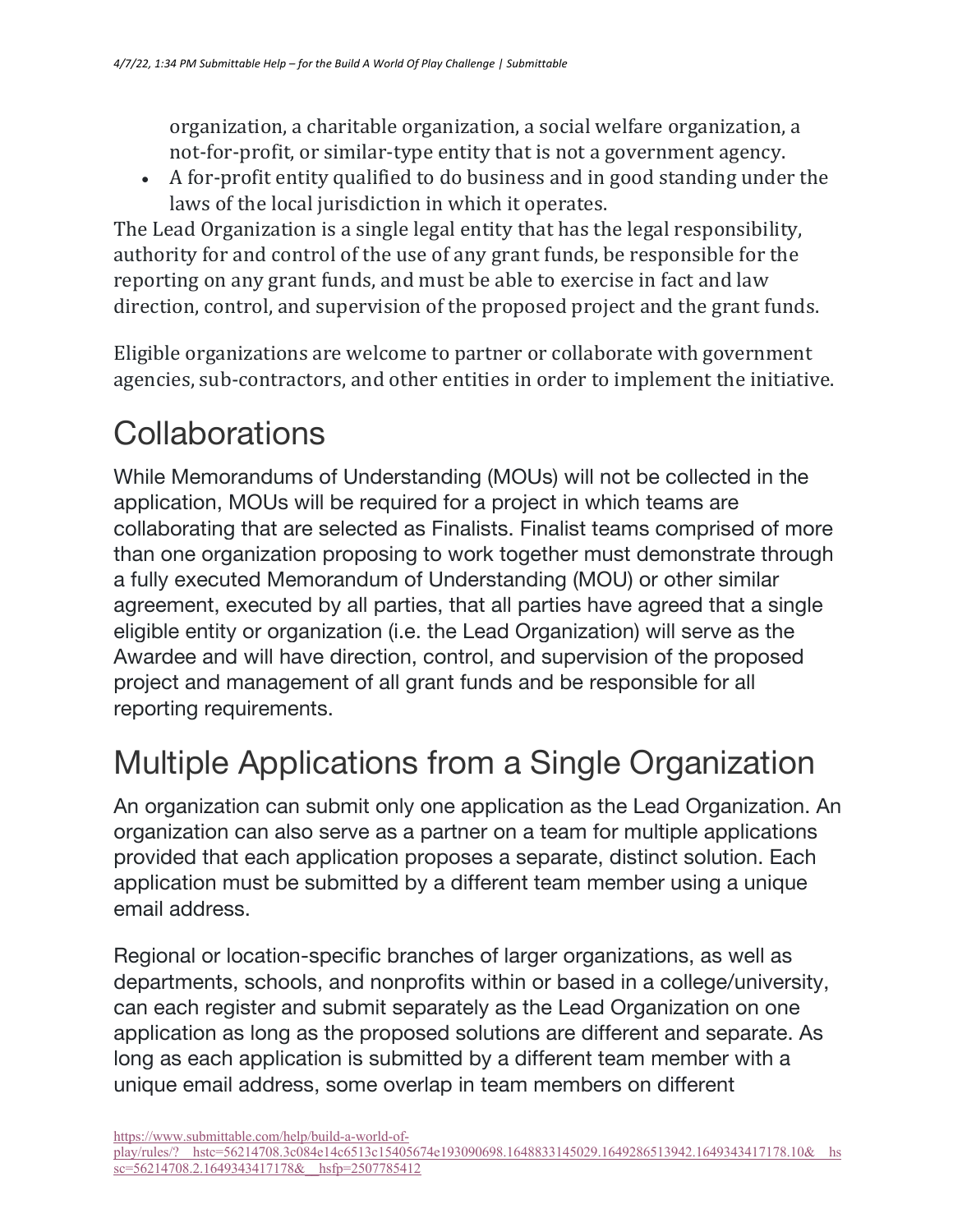applications is permitted. Overlapping membership of advisory boards is permitted. All this said, we encourage teams to select a single project that best represents your organization's ability to deliver a solution that meets the scoring criteria.

#### Ineligible persons or entities

The following entities are not eligible to apply as the Lead Organization but can serve as partners on an application:

- Individuals.
- Government agencies, including national or local governments, intergovernmental bodies and regional cooperation agencies.

Employees of The Challenge Sponsor, Lever for Change, SUBMITTABLE, and any of their subsidiaries and affiliates, and immediate family members (spouse, parent, child, sibling and their respective spouses, regardless of where they live) or persons living in the same households of such employees, are not eligible to participate.

### List of Ineligible Project Geographies

Please note that projects that plan to work in or with the governments of North Korea, Iran, Mali, South Sudan, Central African Republic, Guinea-Bissau, Libya, Eritrea, Democratic Republic of the Congo, Lebanon, Yemen, Sudan, Somalia, Iraq, Syria, Afghanistan, Russia, Belarus, ISIL (Da'esh), Al-Qaida and the Taliban, and the Crimea regional government will not receive award funding.

# Prohibited Use of Award Funds

Award funds must be used for the project for which they are awarded, and may not be used:

- For non-charitable purposes; (for profit organizations, see 'Guidance Related to Non-Charitable Applicants' section below for information)
- For activities that do not benefit children, education, or research either directly or indirectly;
- For general funds used for broader purposes than the solution proposed

https://www.submittable.com/help/build-a-world-of-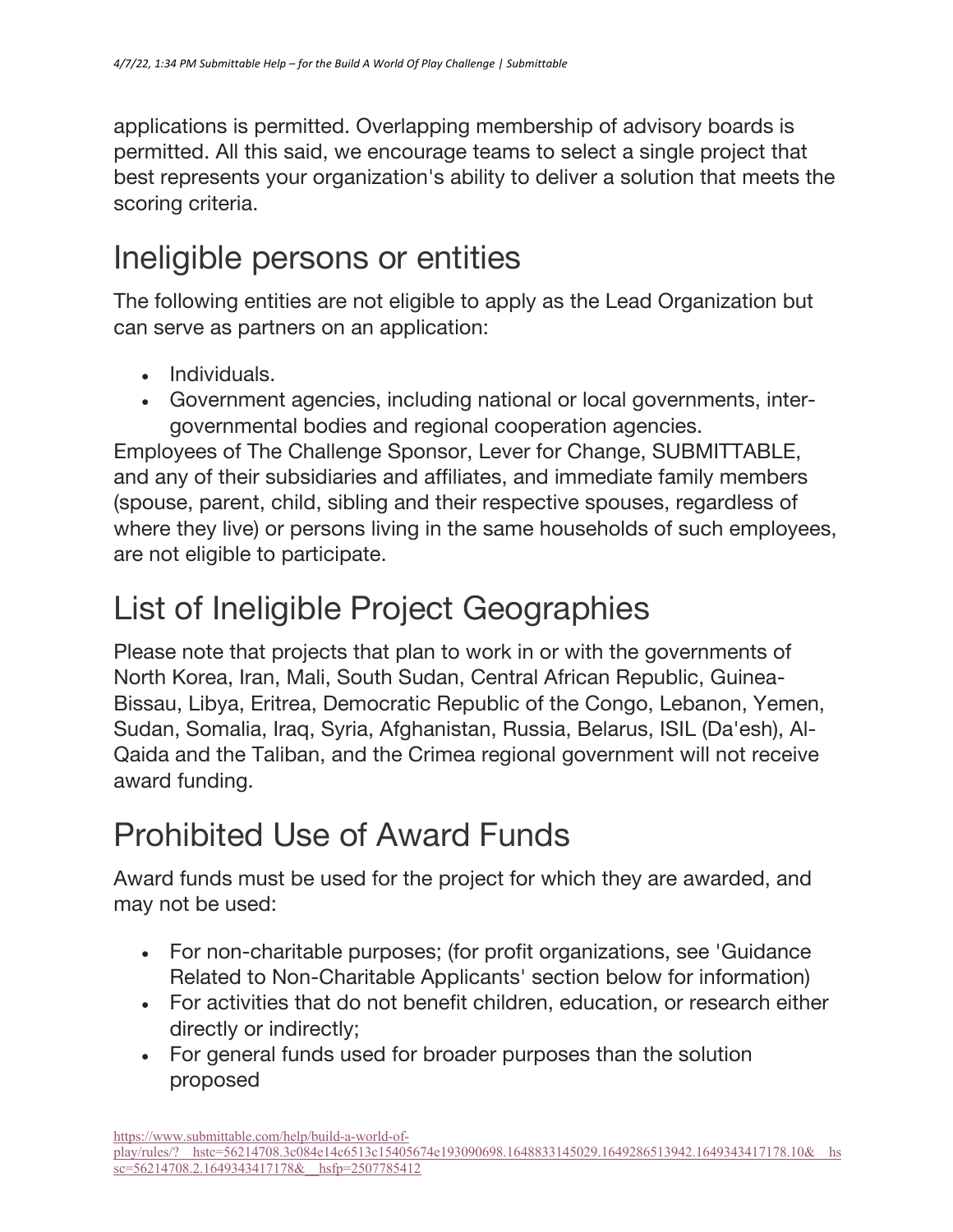- To make a grant to any individual for travel, study, or other similar purposes, or to make a grant to any organization that is not part of your proposed solution/strategy;
- Individuals, sub-contractors, and sub-grantee organizations that are not registered to do business (observing the current legislation) in their base country;
- For lobbying as the primary purpose of the proposed project. Any organization who is preforming lobbying activities must be careful to follow all applicable laws within their jurisdiction and cannot act as an agent of the LEGO Foundation;
- For the creation of any endowment or for the aggregation of philanthropic capital by organizations that regrant to nonprofit organizations;
- For the creation of a venture capital fund, or pooled funds to invest in or distribute to for-profit organizations;
- For loans or microloans to individuals, nonprofit, or for-profit entities unrelated to the proposed solution;
- To fund general operating support for the Lead Organization and/or any partners;
- Revenue loss;
- Cash payments to beneficiaries

Funds may be sub-granted from a Lead Organization to other partners to implement the proposed solution, and not for general funds used for broader purposes. All sub-grantees (and sub-contractors) must be pre-approved by the Challenge Sponsor. This can be done by naming the sub-grantee(s) (and sub-contractor(s)) in the grant proposal and/or if a finalist, by working closely with the Challenge Sponsor.

#### Indirect Costs

While general operating support is not allowed, the Challenge Sponsor recognizes that applicants may have overhead costs that are not directly attributable to the proposed project but are necessary for implementation. We will consider paying for these indirect costs up to a maximum of  $15\%$  of direct project or activity costs within the DKK 200 million award limit. Ensure that any indirect costs are accounted for in your budget in the application. Any portion of salaries and other similar costs that will be allocated directly to implementation of the proposed solution are eligible expenses and can be their own line items under "PERSONNEL."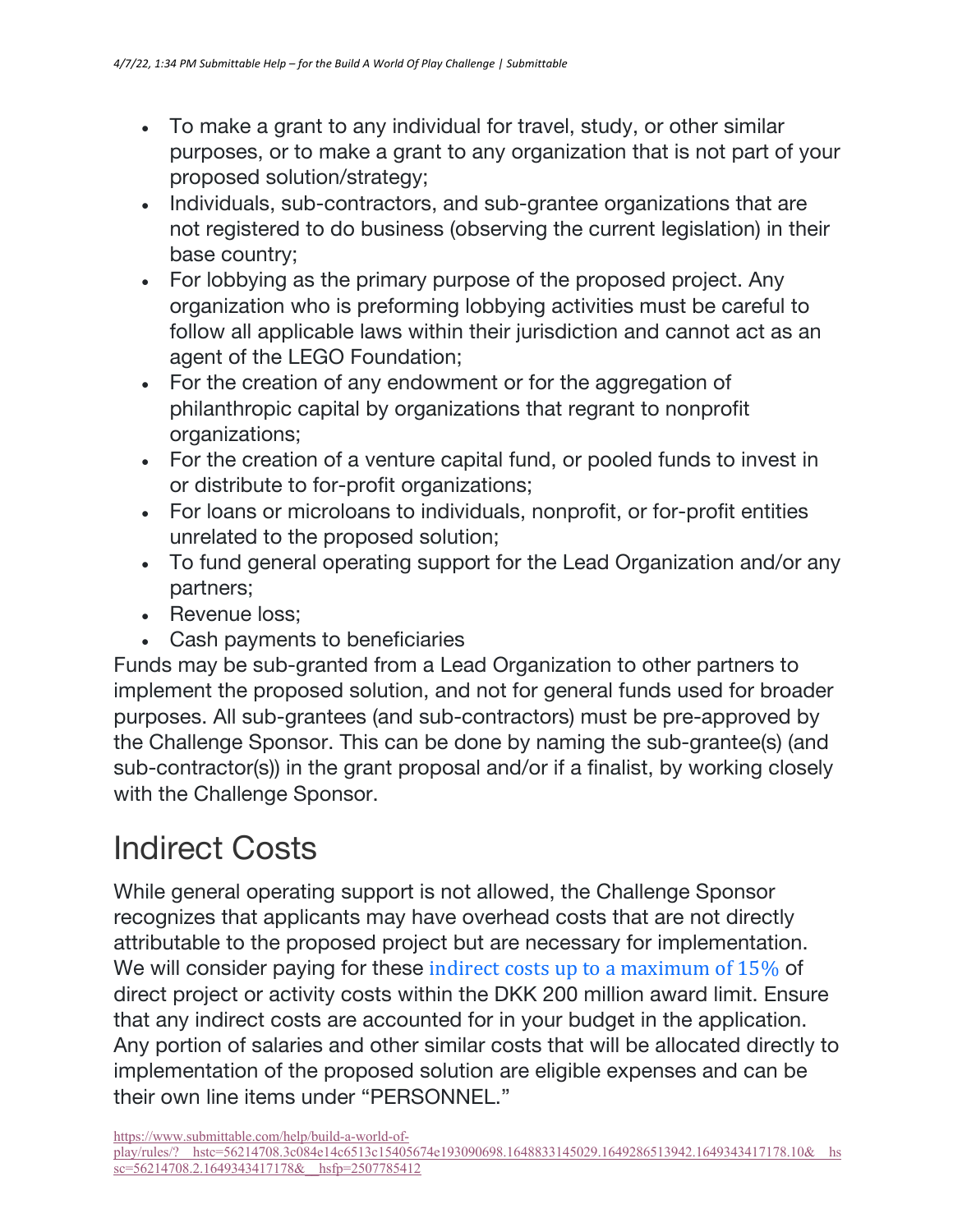# Guidance Related to Non-Charitable Applicants

For-profit entities must ensure that any grant funds will be used solely for charitable purposes and any profits made will be 100% reinvested back into the proposed project each year. The proposal must sufficiently set out the charitable aim of all activities within the project.

It is possible for the LEGO Foundation to fund certain parts or specific workstreams of a large project to avoid (the appearance of) support to commercial activities/matters. If a project has both commercial and charitable activities, the LEGO Foundation is allowed to fund the charitable activities of the project. However, the activities must be separated financially from the commercial activities.

A project or workstream must be fully inside the scope of the LEGO Foundation charter meaning the project must indirectly or directly support research and education and/or indirectly or directly reach children and their learning/development.

Under the Danish Commercial Foundation Act, a grant distribution may not be used to benefit the owners/shareholders/potential shareholders financially or commercially (whether directly or indirectly) and breach of this obligation may imply a claim for repayment of the full grant from the LEGO Foundation and, potentially, a claim for damages if other losses have been incurred.

# Financial and Organizational Capacity

All applicants must demonstrate their financial and organizational capacity to carry out the proposed project and to appropriately manage any Award.

# Treatment and Use of Intellectual Property

Each application should reflect the anticipated ownership, use, and licensing of any intellectual property. You represent and warrant that your Entry is an original work created solely by You, that You own all Intellectual Property in and to the Entry, and that no other party has any right, title, claim or interest in the Entry, except as expressly identified by You to us in writing in Your application. Intellectual property rights means copyrights, topography rights, software rights, database rights, design rights, patents, utility models, trademarks, service marks, domain names and trade secrets. You retain all right, title and interest in any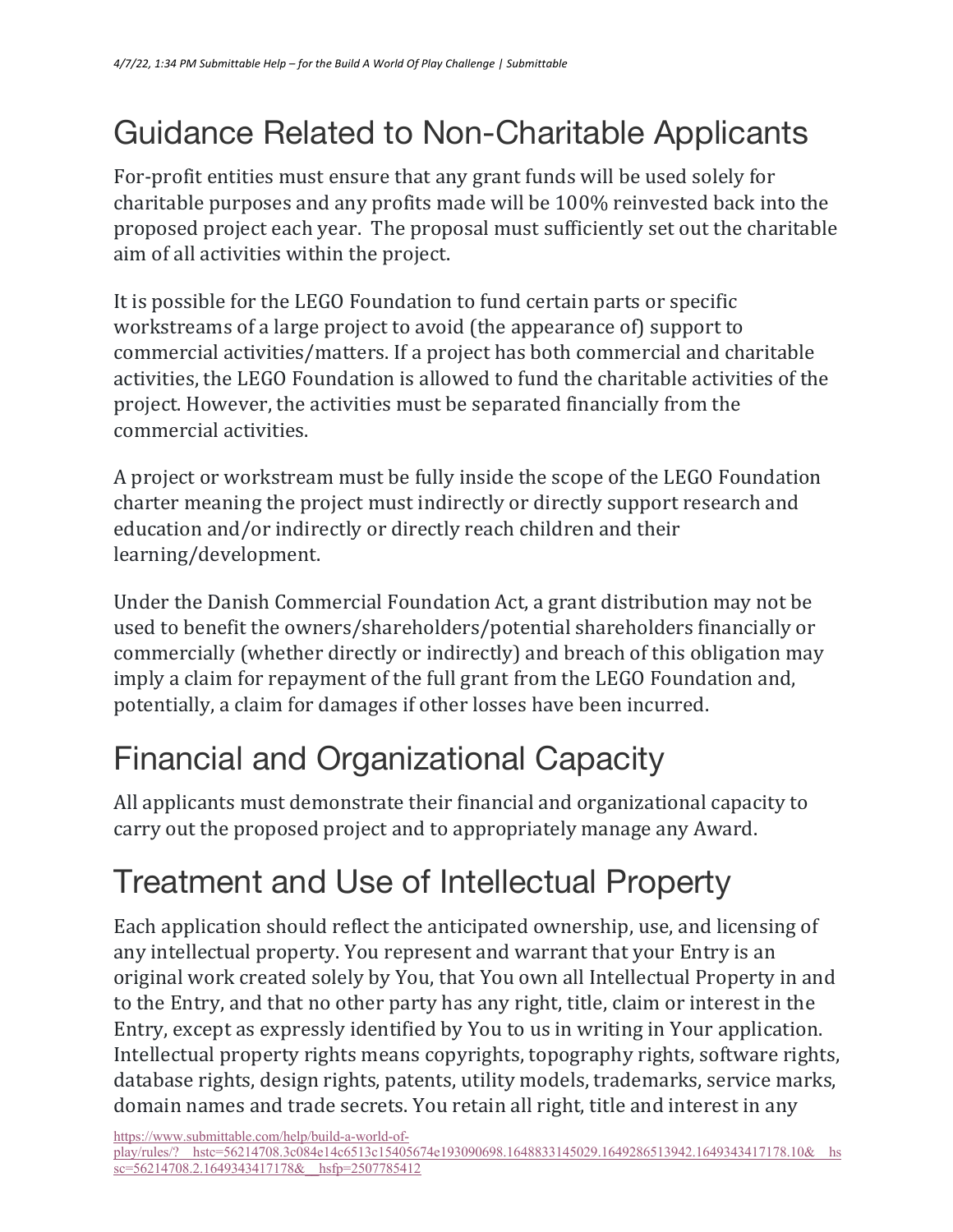inventions, software or work of authorship You invent or create. The ownership and use of intellectual property arising from this competition remains with You. All applications and the contents thereof shall remain with the Applicant subject to a license to the Challenge Sponsor and Lever for Change to use the information, content and data in furtherance of the Challenge and to upload to the Bold Solutions Network.

# Grant Agreement

The successful Finalists and/or Awardees will be expected to enter into a grant agreement with the Challenge Sponsor, containing key terms and conditions which are separate from these RULES and TERMS posted on this Website for this Competition.

**NOTE:** Each grant agreement governing the use of Awards may vary, depending on the nature of the project, the organization receiving the Award, and the Challenge Sponsor.

# Reporting

Any Grantee who enters into a separate grant agreement to receive funding will be required to report progress towards milestones and other goals. Those reporting requirements may vary, based on the organization and the project, and will be determined by the Challenge Sponsor. However, a minimum of one financial report per year and one narrative report per year will be required.

### Other Rules

- 1. Your application must be in English.
- 2. You must complete registration to participate in The Challenge. Individuals representing an applicable organization must be 18 years of age or older at the time of entry to participate.
- 3. Your Entry should meet the application requirements stipulated. You are required to register in advance of any deadlines for the submission of an Entry, and You must comply with all other deadlines posted on this website and incorporate herein by reference. Your Entry may not, in the sole and unfettered discretion of the Competition Sponsor and/or Lever for Change, contain obscene, provocative, defamatory, or otherwise objectionable or inappropriate content. The Competition Sponsor reserves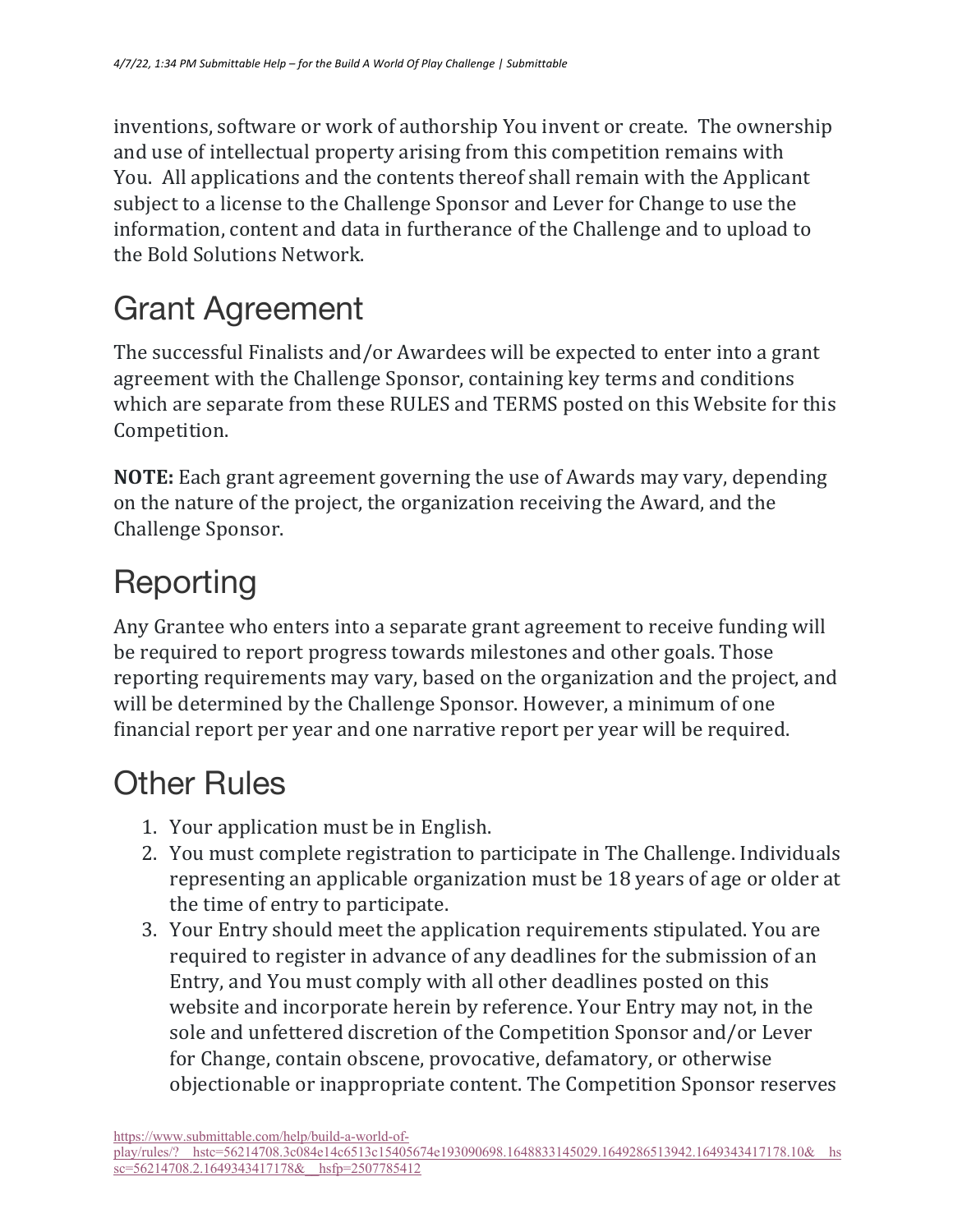the right to cancel, modify or suspend Competition in whole or in part without liability to You. The Competition Sponsor and/or Lever for Change also reserve the right to disqualify You from participating.

- 4. By participating in The Challenge, You represent, warrant, and agree that:
	- 0. You are the sole author, creator, and owner of the Entry;
	- 1. the Entry is not the subject of any actual or threatened litigation or claim;
	- 2. the Entry does not and will not violate or infringe upon the intellectual property rights, privacy rights, publicity rights, or other legal rights of any third party;
	- 3. the Entry does not and will not contain any harmful computer code (sometimes referred to as "malware," "viruses" or "worms"); and
	- 4. the Entry, and Your use of the Entry, does not and will not violate any applicable laws or regulations, including, without limitation, applicable export control laws and regulations of the United States and other jurisdictions. If the Entry includes any third party works (such as third party content or open source code), You must provide the Challenge Sponsor with all appropriate licenses and releases for such third party works. In the event You cannot provide all such required licenses and releases, the Challenge Sponsor reserves the right, in the Challenge Sponsor's sole discretion, to disqualify the applicable Entry.
- 5. You may participate by registering, but You may not register more than one true and uniform identity; multiple registrations for a participant using multiple identities are not allowed. The Challenge Sponsor, Lever for Change, and/or SUBMITTABLE reserve the right to disqualify any Entry made by a participant violating this limitation, regardless of whether all of the respective parties had knowledge of such violation. Each registrant may submit at most one Entry.
- 6. Upon submitting Your Entry, the Entry will be subjected to an Administrative Review, to ensure compliance with all of the requirements. Qualified Entries will then advance to the next phase of review.
- 7. Qualified Entries as determined by the Administrative Review will advance to an Evaluation Panel review. The Evaluation Panel consists of experts who are identified on this Website. Each of the qualified Entries will be assessed by five Evaluation Panel members, who will be assigned to score these Entries either randomly or after considering any potential conflicts of interest, using the scoring rubric that is described on this Website and which is incorporated by reference herein. In cases where an Expert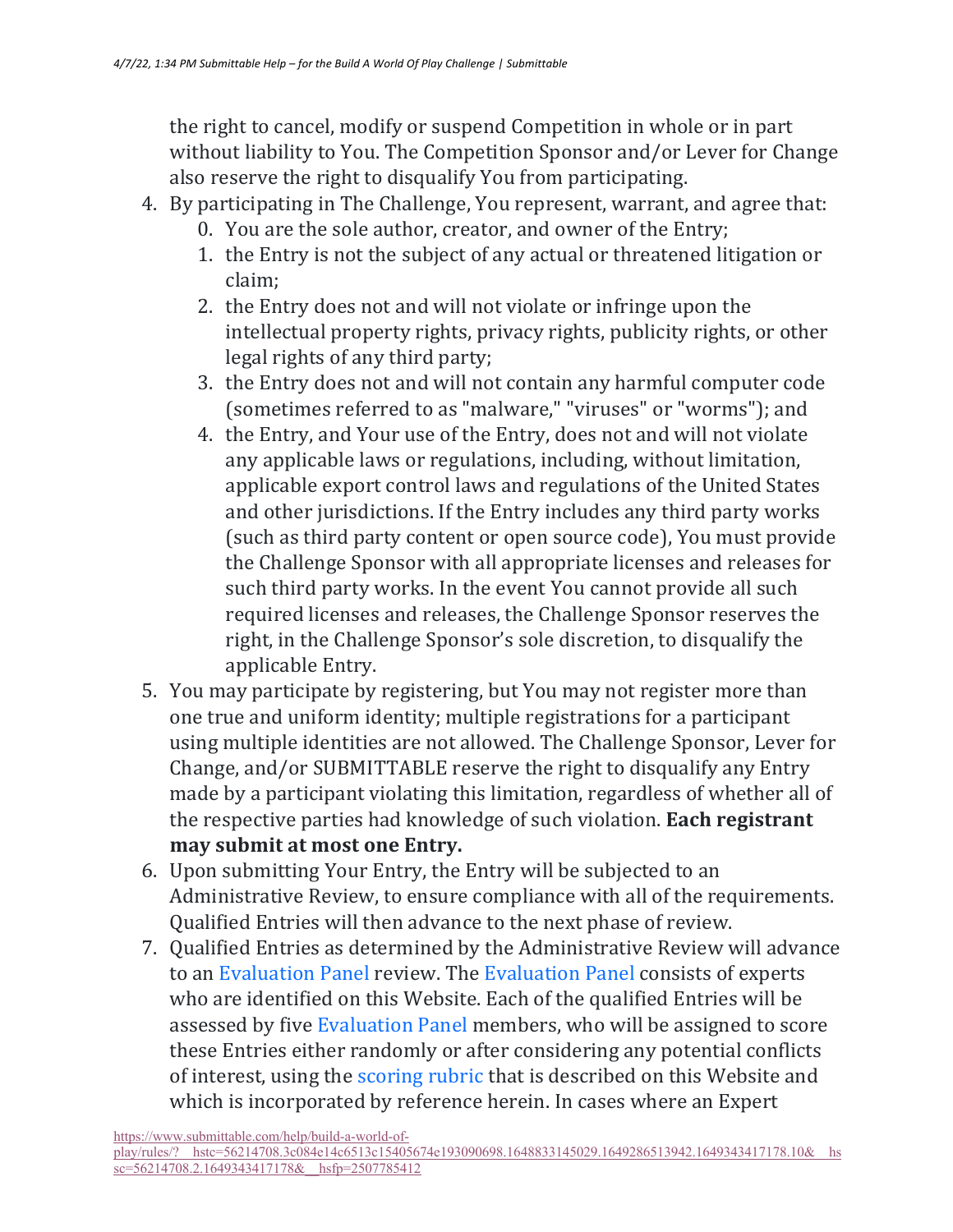Reviewer indicates any potential conflict of interest, the Entry will be assigned to another Expert Reviewer. Based on a set of Evaluation Panel review analysis, a rank order of the Entries will be populated.

- 8. Once a rank order of Entries has been populated using the Scoring Process, up to ten (10) top Competitors will be named as Finalists. Finalists will each receive a planning grant of DKK 6.5 million. Of these Finalists, up to five will be named Awardees. Selecting from the finalist organizations, LEGO Foundation will provide at least 3 awards of DKK 200 million and an additional two awards of DKK 100 million. The Challenge Sponsor will review and discuss the top Entries and will determine any Finalists and/or Awardees, using criteria that it will determine in their discretion and may incorporate considerations beyond the Expert Panel's reviews. If a Finalist is unable to fully participate in the next phase of The Challenge, then they may forfeit their designation as a Finalist, and the next Competitor in the rank order of Entries may be named a Finalist in their place. Final determination of Finalists and Awardee rests with The Challenge Sponsor.
- 9. By submitting your Entry, you agree to release, discharge and hold harmless The Challenge Sponsor, Lever for Change, Submittable, and their partners, affiliates, subsidiaries, advertising agencies, agents and their employees, officers, directors and representatives from any Loss arising out of your participation in Competition and the acceptance and use, misuse, or possession of any  $Award(s)$ . Neither the Challenge Sponsor, Lever for Change, nor Submittable assume responsibility for any error, omission, interruption, deletion, defect, or delay in operation or transmission; communications line failure; theft or destruction of or unauthorized access to Competition entries or entry forms; or alteration of entries or entry forms. Neither the Challenge Sponsor, Lever for Change, nor Submittable are responsible for any problems with or technical malfunction of any telephone network or lines, computer online systems, servers or providers, computer equipment, software, failure of any entry to be received on account of technical problems or traffic congestion on the Internet or any website, human errors of any kind, or any combination thereof, including any injury or damage to competitors' or any other persons' computers related to or resulting from participation, uploading or downloading of any materials related to this Competition. In the event of a dispute about the identity of any Competitor, an online registration will be declared as if made by the authorized account holder of the e-mail address submitted at time of entry.